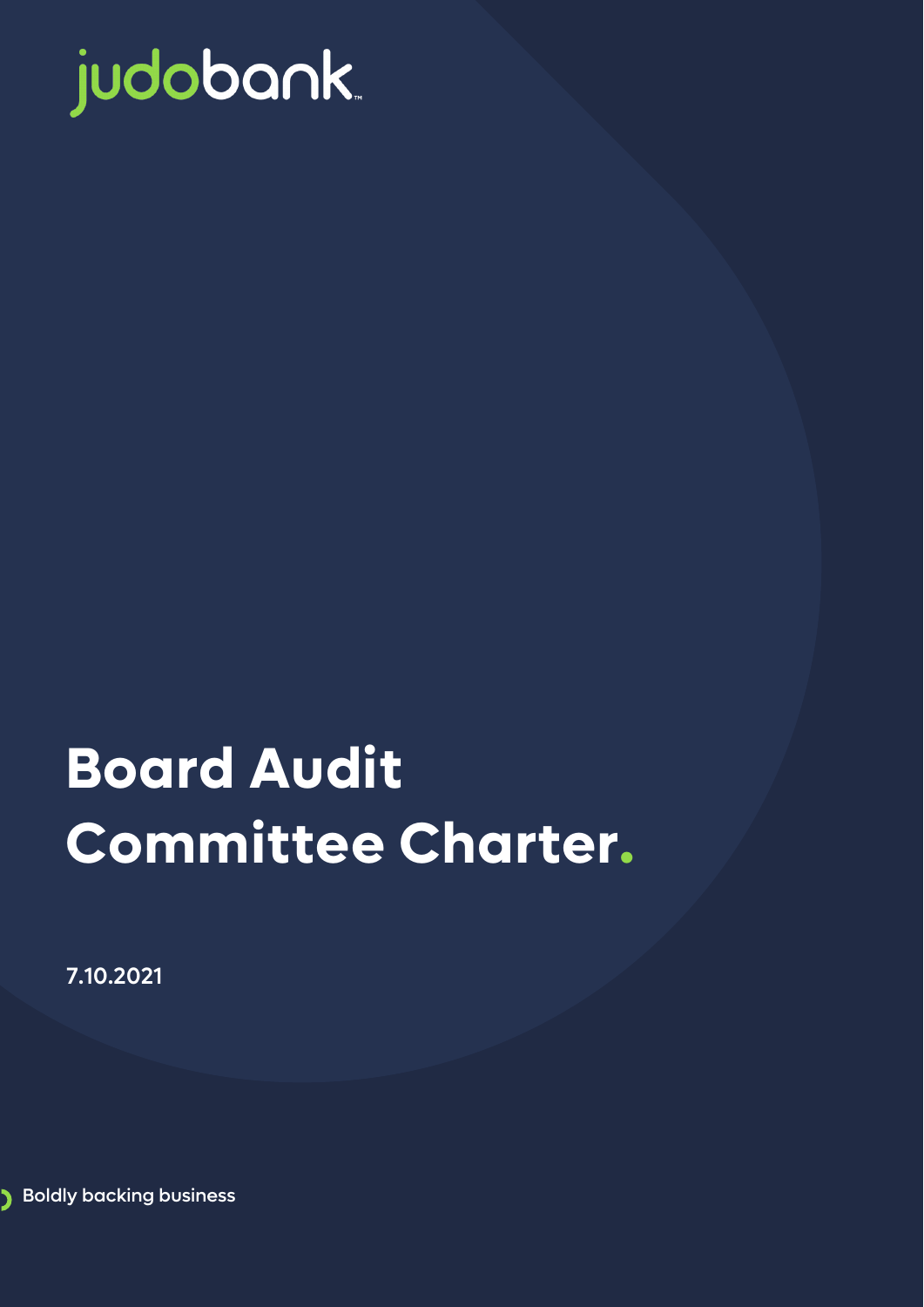### **Contents.**

### judobank.

| $\mathbf{1}$ | Introduction.                                 | 3              |
|--------------|-----------------------------------------------|----------------|
| 2.           | Purpose.                                      | 3              |
| 3.           | Membership.                                   | 3              |
| 4.           | Authority.                                    | 3              |
| 5.           | Responsibilities and Duties of the Committee. | 4              |
|              | <b>Financial and Regulatory Reporting</b>     | $\overline{4}$ |
|              | <b>Internal Audit</b>                         | 5              |
|              | <b>External Audit</b>                         | 6              |
|              | <b>Informing APRA</b>                         | 6              |
| 6.           | Attendance.                                   | 6              |
| 7.           | <b>Meetings.</b>                              | 7              |
| 8.           | Voting.                                       | 7              |
| 9.           | <b>Review of the Committee.</b>               | 7              |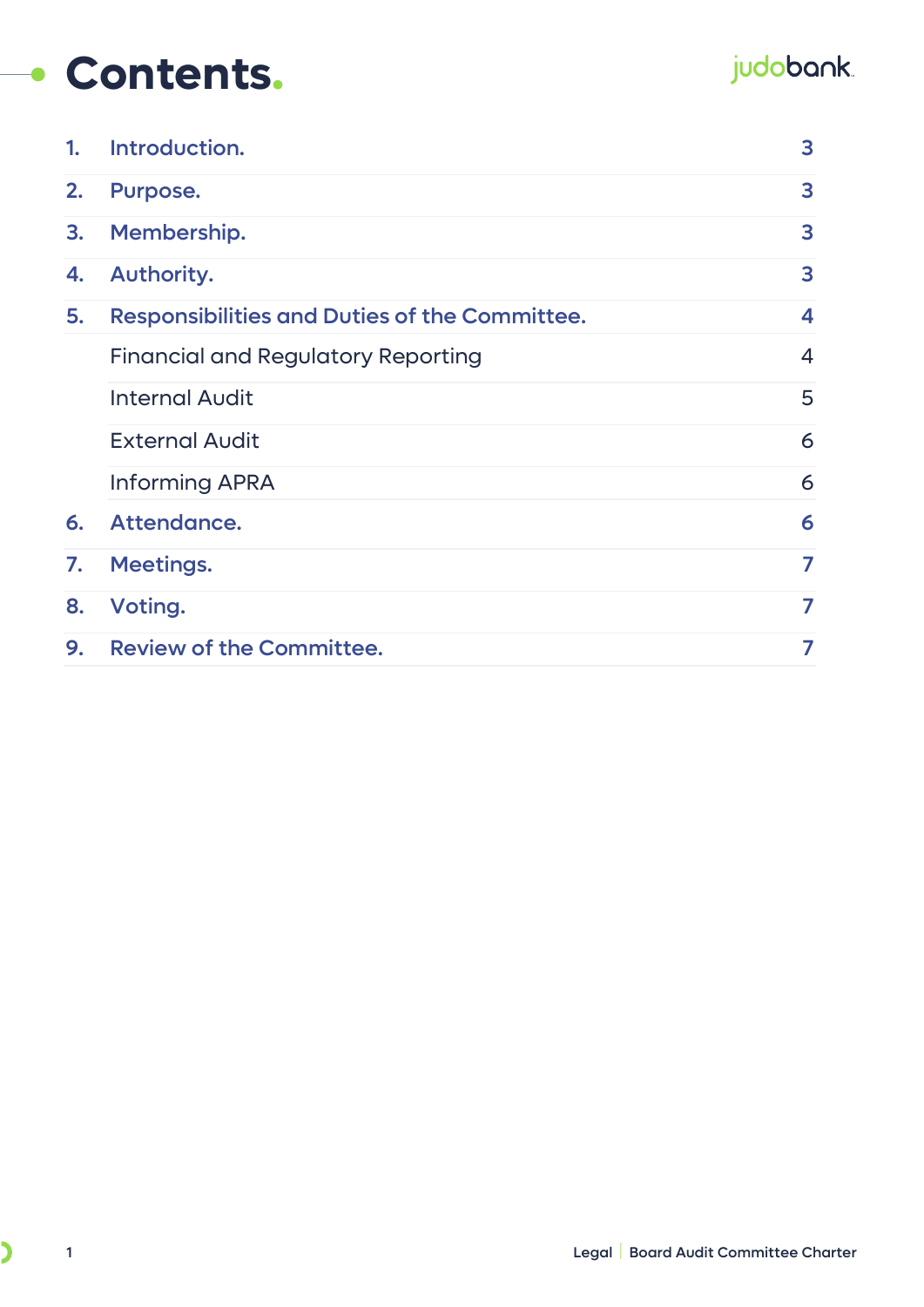## <span id="page-2-0"></span>**1. Introduction.**

- 1.1 The board of Judo Capital Holdings Limited and Judo Bank Pty Ltd (collectively "Judo") (the "Board") is responsible for the objective oversight of the effectiveness of Judo's financial reporting.
- 1.2 This charter sets out the role, composition and responsibilities of the Board Audit Committee ("Committee"), a committee established by the Board.

### <span id="page-2-1"></span>**2. Purpose.**

- 2.1 The purpose of the Committee is:
	- a. to advise the Board on the effectiveness of Judo's accounting, auditing, financial and regulatory reporting and overall internal control frameworks; and
	- b. to provide the Board with assurance that all key risks relevant to Judo have been appropriately identified, managed and reported to the Board in accordance with the risk management framework.
- 2.2 The Board may place reasonable reliance on the Committee's advice and recommendations in relation to those matters set out in this clause as it deems necessary. The Committee is required to provide prior endorsement for the appointment or removal of the external auditor and internal auditor.<sup>[1](#page-2-4)</sup>

### <span id="page-2-2"></span>**3. Membership.**

- 3.1 The Committee will comprise at least three non-executive directors, a majority of whom shall be 'independent' directors as determined by resolution of the Board. Committee members are to be financially literate and, between them, are to have the accounting and financial expertise and sufficient understanding of the financial services industry to fulfil its responsibilities. All members of the Committee will be non-executive directors. At least one member of the Committee must be a chartered accountant, a certified practising accountant or has a recognised form of financial expertise.
- 3.2 The Chair of the Committee will be appointed by resolution of the Board and will be an independent director. The Chair of the Board may be a member of the Committee however cannot be its Chair. Should the Chair of the Committee be absent from a meeting, the members of that Committee present will appoint another independent director as Chair for that particular meeting (other than the Chair of the Board).
- 3.3 The membership of the Committee will be reviewed annually by the Board, or as deemed necessary by the Board.
- 3.4 To ensure the flow of relevant information, there shall be some common membership between the Committee and the Board Risk Committee (as determined by the Board).
- 3.5 The Company Secretary will be responsible for keeping membership records.
- 3.6 Members of the Committee are required to be available to meet with APRA upon request.

### <span id="page-2-3"></span>**4. Authority.**

- 4.1 The Board authorises the Committee, within the scope of its responsibilities to:
	- a. monitor, advise on and, where applicable, approve all matters falling within its purpose and duties as set out in this charter or as directed by the Board;

judobank.

<span id="page-2-4"></span><sup>1</sup> CPS 510 - 81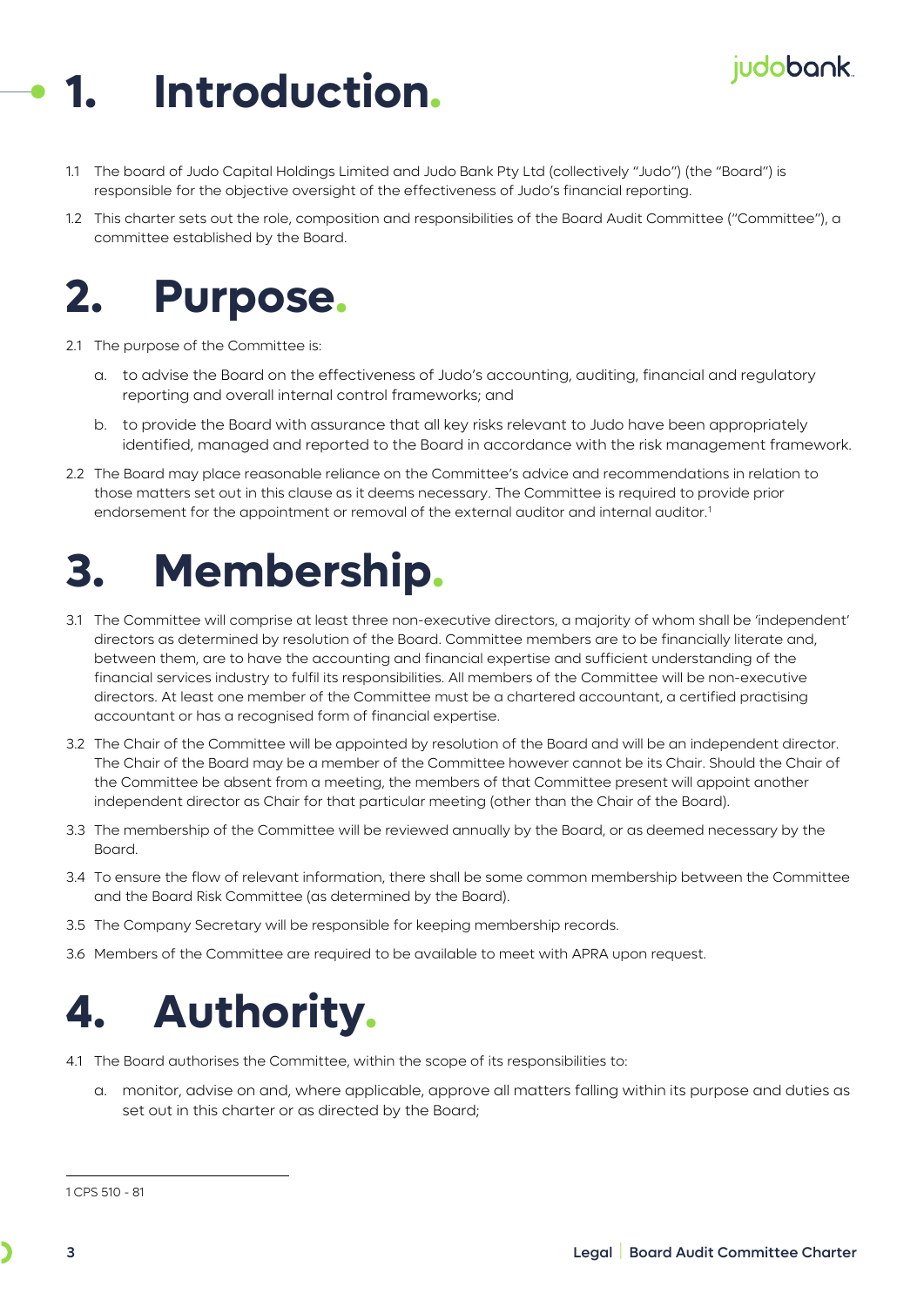

- b. seek any information it requires to satisfy itself as to the adequacy of the risk management functions from the Chief Executive Officer ("CEO"), Chief Risk Officer ("CRO"), Chief Financial Officer ("CFO"), internal auditor or external auditor. The Committee shall have unfettered access to senior management,<sup>[2](#page-3-2)</sup> any employees or any internal or external parties at any time, to request relevant and additional information or seek explanations as it deems necessary; and
- c. obtain, at the expense of the Judo, external legal or other independent professional advice or to arrange for the attendance at meetings, at the expense of the Judo, of outside parties with relevant experience and expertise if it considers this necessary.
- 4.2 The Committee does not take action or make decisions on behalf of the Board unless specifically mandated. The Committee is not responsible for the day-to-day management functions or operation of the business. However, the Board may consider advice from the Committee in relation to its financial reporting and overall internal control frameworks.
- 4.3 The Committee may delegate its authority in accordance with the Board Delegation Framework provided such delegation is recorded in its minutes.

## <span id="page-3-0"></span>**5. Responsibilities and Duties of the Committee.**

- 5.1 The Management Board is responsible for the preparation, provision and integrity of information and all matters about which the Committee or Board should be informed of, or provided assurance, in relation to its financial reporting and overall internal control frameworks.
- 5.2 The Management Board is responsible for implementing and maintaining appropriate accounting, financial reporting and risk management principles, processes and internal controls designed to ensure compliance with accounting standards and applicable laws and regulations and to identify and address financial and taxation risk in excess of the RAS.
- 5.3 The internal audit team is responsible for independent reviews of the adequacy and effectiveness of the financial and risk management framework and compliance with policies. [3](#page-3-3)
- 5.4 The external auditors are responsible for carrying out each audit and review in accordance with the applicable auditing and review standards.
- <span id="page-3-1"></span>5.5 The responsibilities and duties of the Committee are:

#### Financial and Regulatory Reporting

- a. To ensure the integrity of Judo's financial and regulatory reporting by reviewing the periodic financial and regulatory reporting, the information prepared by the Management Board (including in relation to financial information key accounting policies, taxation and decisions and related party transactions) and the results of the external audit.
- b. To ensure the integrity of Judo's financial and regulatory reporting controls by reviewing reports from the Management Board concerning the controls and processes in place to ensure that the financial statements and regulatory reports derived from the underlying financial and regulatory reporting systems comply with relevant accounting standards and APRA requirements to provide the Board with assurance that the financial statements and regulatory reporting are accurate and compliant.
- c. To review reports from the Management Board on significant accounting and reporting issues and understand their impacts on financial reports and regulatory reports.

<span id="page-3-2"></span><sup>2</sup> CPS 510 - 86

<span id="page-3-3"></span> $3$  CPS 220 - 44, 93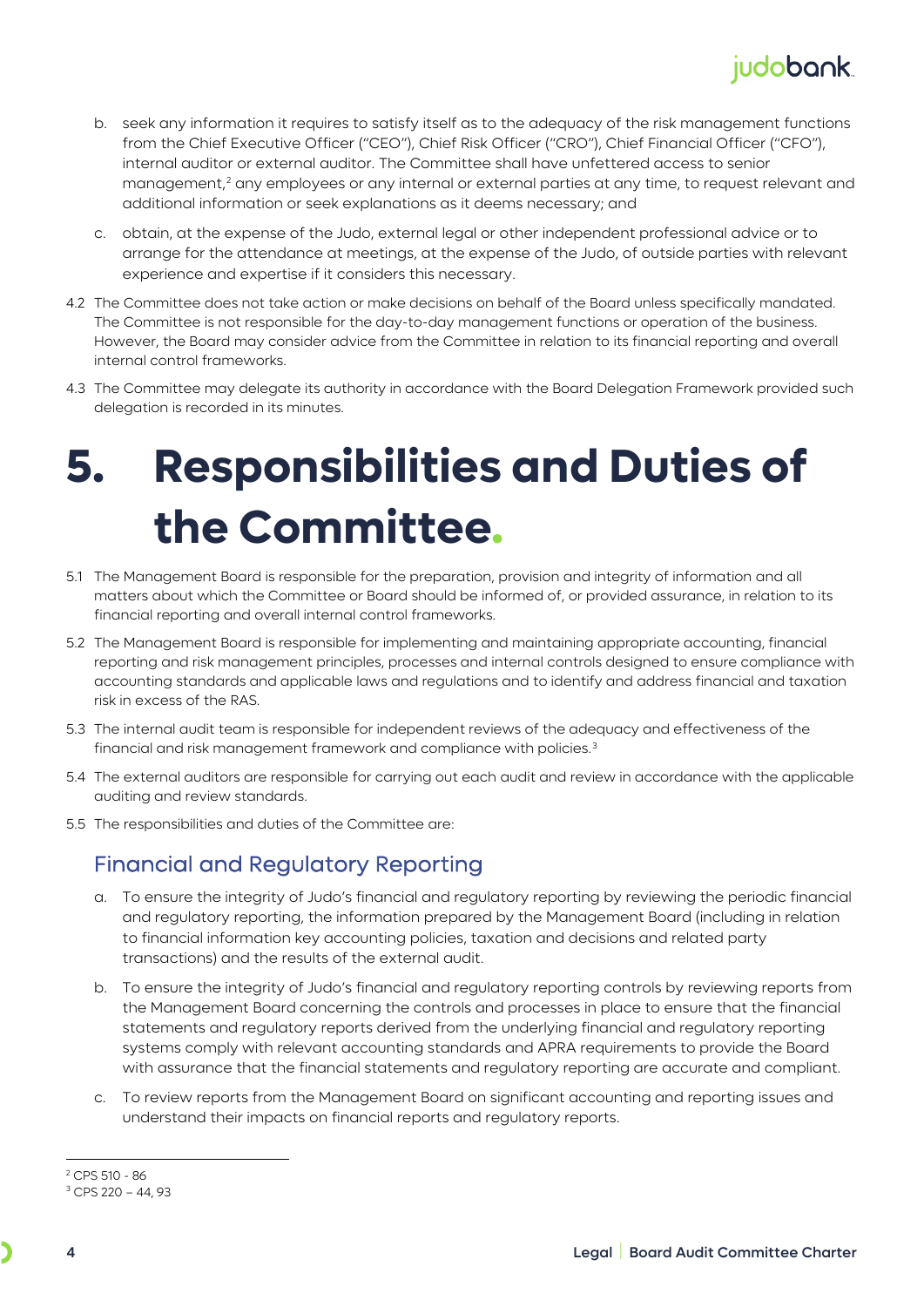

- d. To monitor the financial solvency of Judo and provide assurance in relation thereto to the Board.
- e. To recommend to the Board for approval, if appropriate, the external reporting/financial statements of the Judo and its subsidiaries (if any).<sup>[4](#page-4-1)</sup>
- f. To review the disclosure statements prepared by the Management Board for Judo and recommend to the Board that they be approved, where appropriate.
- g. To review reports from the Management Board on the processes that are used to reach the opinions provided in the regulatory certifications of the CEO and CFO and provide assurance to the Board in relation thereto.
- h. To ensure Judo maintains policies and procedures for employees to submit, confidentially, information about accounting, internal control, compliance, audit, and other matters about which the employee has concerns and has a process for ensuring employees are aware of these policies and for dealing with matters raised by employees under these policies.<sup>[5](#page-4-2)</sup>

#### <span id="page-4-0"></span>Internal Audit

- a. To ensure the integrity of Judo's internal audit standards by reviewing reports from the Management Board on the activities, resources and organisational structure of the internal audit function and providing the Board with assurance that there are no unjustified restrictions or limitations.
- b. To review the engagement for the Judo internal auditor at least annually, the proposed annual internal audit plan and to recommend to the Board the appointment (including terms of engagement) or removal or retention of the internal auditor.<sup>[6](#page-4-3)</sup>
- c. To assess at least annually, the independence of the internal auditor,<sup>[7](#page-4-4)</sup> and the scope and progress of their audit plans and make recommendations to the Board thereon.
- d. To review any significant findings and recommendations made by the internal auditor and the Management Board's timely response<sup>[8](#page-4-5)</sup> thereto, in order to provide the Board with assurance that the recommendations have been acted on appropriately.
- e. To review the proposed internal audit plan for the coming year and ensure that it addresses key areas of material risk and financial reporting requirements,<sup>[9](#page-4-6)</sup> and that there is appropriate coordination with the external auditor.
- f. To meet separately with the internal auditor to discuss matters which the Committee or internal auditor believes should be discussed privately and report any significant matters arising to the Board.
- g. To be available to participate in tripartite meetings between Judo, APRA and where required, the external auditor.<sup>[10](#page-4-7)</sup>
- h. To review and provide assurance to the Board in respect of the effectiveness of the internal audit function<sup>[11](#page-4-8)</sup> and to have oversight of the completion of the annual internal audit plan.

<span id="page-4-2"></span>5 CPS 510 - 87

<span id="page-4-1"></span><sup>4</sup> CPS 510 - 75

<span id="page-4-3"></span> $6$  CPS510 – 82, 84

<span id="page-4-4"></span><sup>7</sup> CPS 510 – 85, 92, CPS 520 and Judo's Fit and Proper policy.

<span id="page-4-5"></span><sup>8</sup> CPS 510 - 84

<span id="page-4-6"></span><sup>9</sup> CPS 510 - 82

<span id="page-4-8"></span><span id="page-4-7"></span><sup>10</sup> CPS 510 - 88  $11$  CPS 510 - 92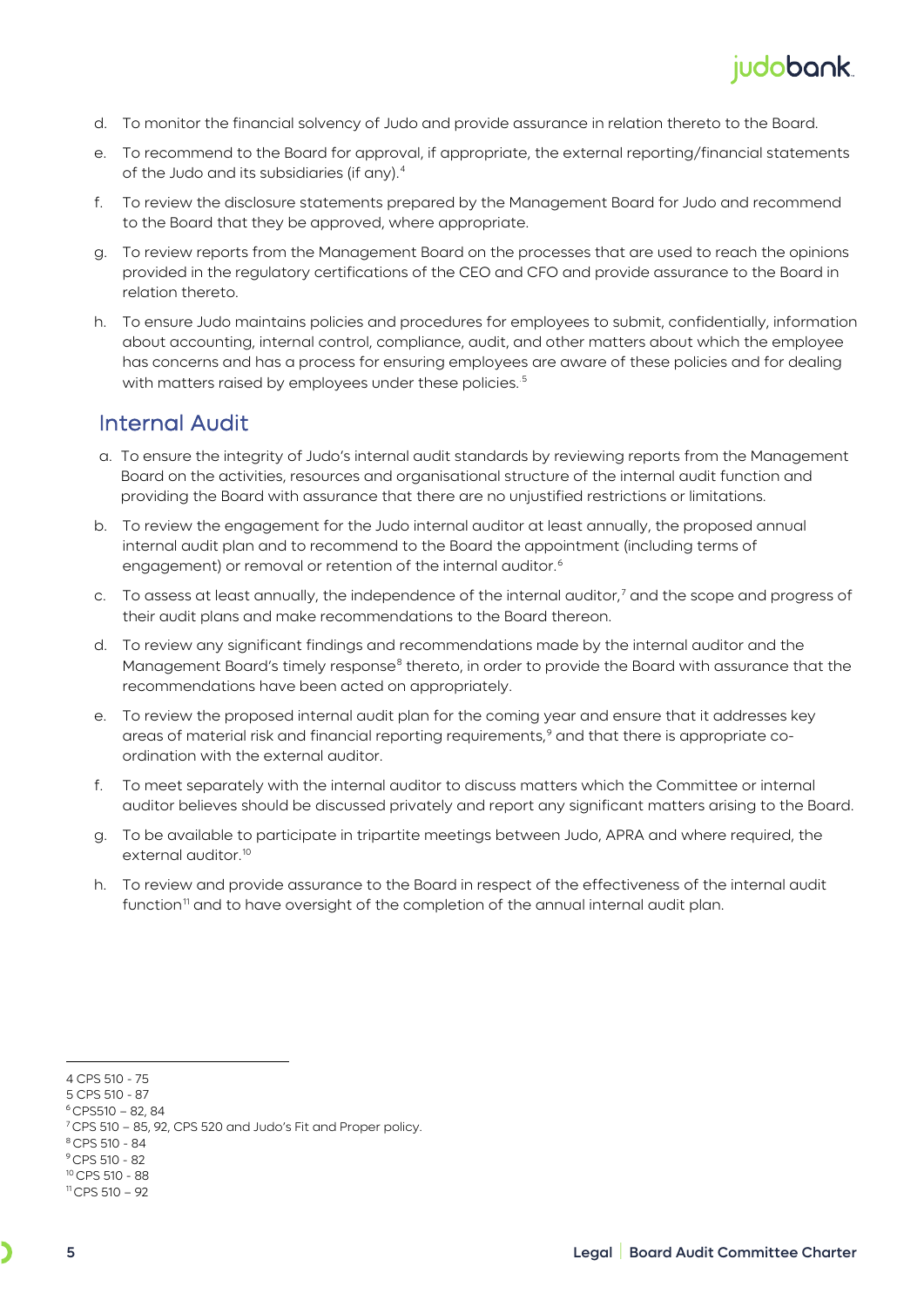

#### <span id="page-5-0"></span>External Audit

- a. To review the engagement for the external auditor at least annually, the proposed annual external audit plan and to recommend to the Board the appointment (including terms of engagement) or removal or retention of the external auditor.<sup>[12](#page-5-3)</sup>
- b. To meet separately with the external auditor at least annually to discuss any matters that the Committee or the auditor believes should be discussed privately and report any significant matters arising to the Board.
- c. To assess at least annually, the independence of the external auditor<sup>[13](#page-5-4)</sup> (including the rotation of the external audit partner), and the scope and progress of their audit plans and make recommendations to the Board thereon.
- d. To review reports from the Management Board and the external auditor concerning any significant findings and recommendations made by the external auditor and the Management Board's timely response thereto,<sup>[14](#page-5-5)</sup> in order to provide the Board with assurance that the recommendations have been acted on appropriately.
- e. To review the provision of (and the policies in relation to the provision of) all non-audit services by or on behalf of the external auditor during the year to Judo and provide assurance to the Board, for the purposes of the directors' report to be included in the annual report, that those services comply with the regulatory auditor independence requirements and the reasons thereto.
- f. To be available to participate in tripartite meetings between Judo, APRA and where required, the internal auditor.[15](#page-5-6)
- g. To regularly review the findings of external audits to promote audit quality<sup>16</sup>, and ensure that issues are being managed and rectified in an appropriate and timely manner.<sup>[17](#page-5-8)</sup>
- h. To review the proposed external audit plan for the coming year and ensure that it addresses key areas of material risk and financial reporting requirements,<sup>[18](#page-5-9)</sup> and that there is appropriate coordination with the internal auditor.

#### <span id="page-5-1"></span>Informing APRA

- a. The Committee will notify APRA on the material matters within its responsibilities and will provide any material updates required with the timeframe prescribed from time to time.
- b. This includes the appointment and removal of internal auditor and external auditor. If the external auditor or internal auditor is removed from their position, the reasons for removal must be discussed with APRA as soon as practicable, and no more than 10 business days, after the Committee's endorsement is agreed upon.<sup>[19](#page-5-10)</sup>

### <span id="page-5-2"></span>**6. Attendance.**

6.1 The CEO and directors of the Board who are not members of the Committee are entitled to attend Committee meetings and may request to receive copies of the papers.

<span id="page-5-3"></span><sup>12</sup> CPS 510 – 85, 95, 96, APS 310, CPS 520 and Judo's Fit and Proper policy.

<span id="page-5-4"></span><sup>13</sup> CPS 510 – 85, 95, 96, APS 310, CPS 520 and Judo's Fit and Proper policy.

<span id="page-5-5"></span><sup>14</sup> CPS 510 - 84

<span id="page-5-6"></span><sup>15</sup> CPS 510 - 84

<span id="page-5-7"></span><sup>16</sup> ASIC Info Sheet INFO 196

<span id="page-5-8"></span><sup>17</sup> CPS 510 - 82

<span id="page-5-9"></span><sup>18</sup> CPS 510 - 82

<span id="page-5-10"></span><sup>19</sup> CPS 510 - 81